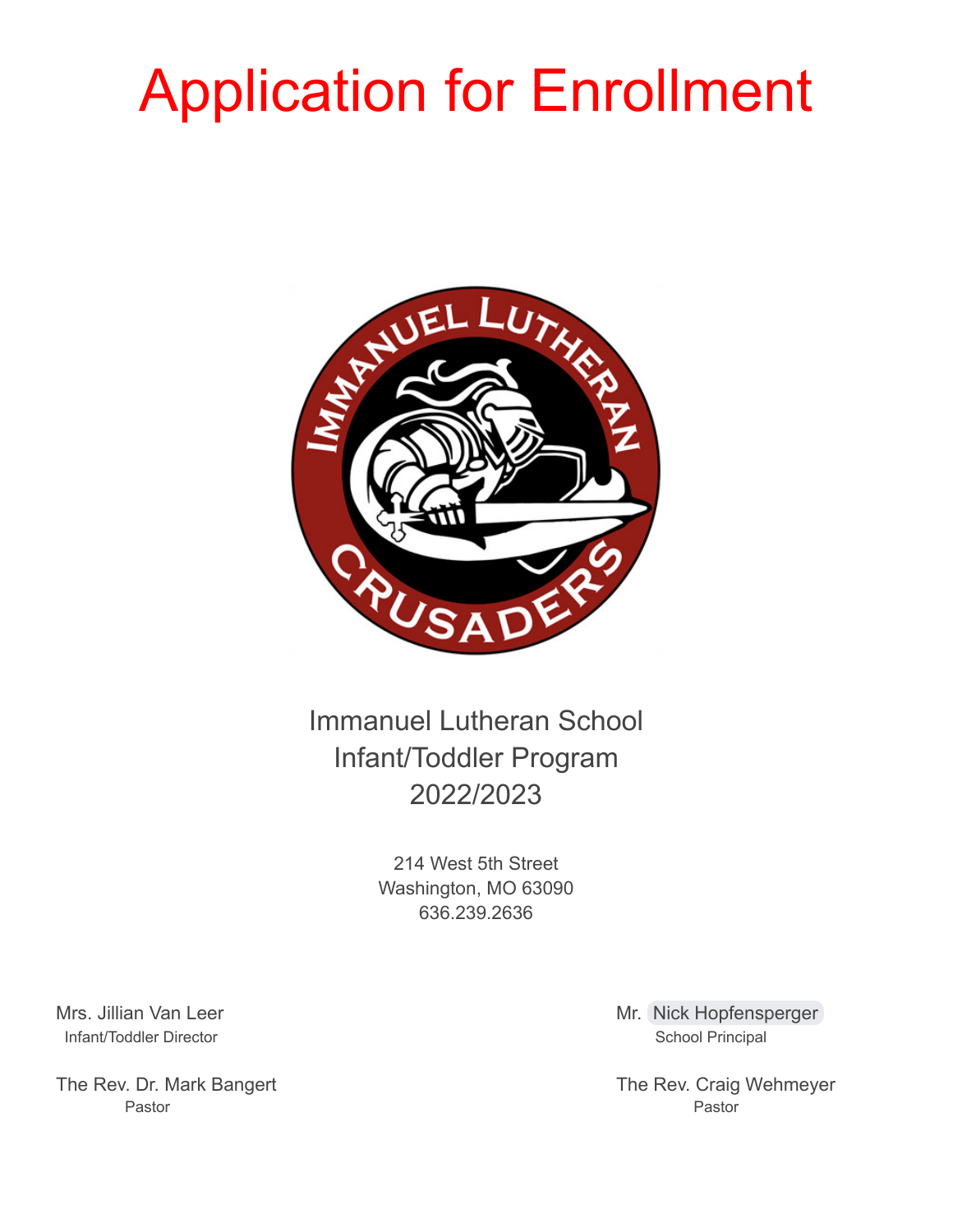## **Student Application Form Date of Application \_\_\_\_\_\_\_\_\_\_\_\_\_\_\_\_\_\_\_\_\_\_\_\_\_\_\_\_\_\_\_\_\_**

| <b>Student's Information</b><br>Gender M F                                          | <b>Date of Birth</b>                             |
|-------------------------------------------------------------------------------------|--------------------------------------------------|
|                                                                                     | $\overline{a}$                                   |
| Middle<br>First<br>Last                                                             | Month<br>Day<br>Year                             |
|                                                                                     |                                                  |
| <b>Mailing Address</b>                                                              | Days Needed (must choose at least 2 days)        |
|                                                                                     | Monday ________ Tuesday _______ Wednesday ______ |
| $\overline{Zip}$<br>State<br>City                                                   | Thursday Friday                                  |
|                                                                                     |                                                  |
|                                                                                     |                                                  |
| <b>Marital Status of parents:</b> Married ____Single _____Divorced ______ Separated |                                                  |
| <b>Father's Information</b>                                                         |                                                  |
|                                                                                     |                                                  |
| First<br>Last                                                                       | Home Phone                                       |
|                                                                                     |                                                  |
| Mailing Address (if different from child's)                                         | <b>Cell Phone</b>                                |
|                                                                                     |                                                  |
|                                                                                     | <b>Work Phone</b>                                |
| $\overline{Zip}$<br>State<br>City                                                   |                                                  |
| Email address                                                                       | Occupation/Employer                              |
|                                                                                     |                                                  |
| <b>Mother's Information</b>                                                         |                                                  |
|                                                                                     | Home Phone                                       |
| First<br>Last                                                                       |                                                  |
|                                                                                     |                                                  |
| Mailing Address (if different from child's)                                         | Cell Phone                                       |
|                                                                                     |                                                  |
|                                                                                     | <b>Work Phone</b>                                |
| Zip<br>City<br>State                                                                |                                                  |
| Email address                                                                       | Occupation/Employer                              |
|                                                                                     |                                                  |
| Child lives with<br>Mother                                                          | Guardian<br>Both parents                         |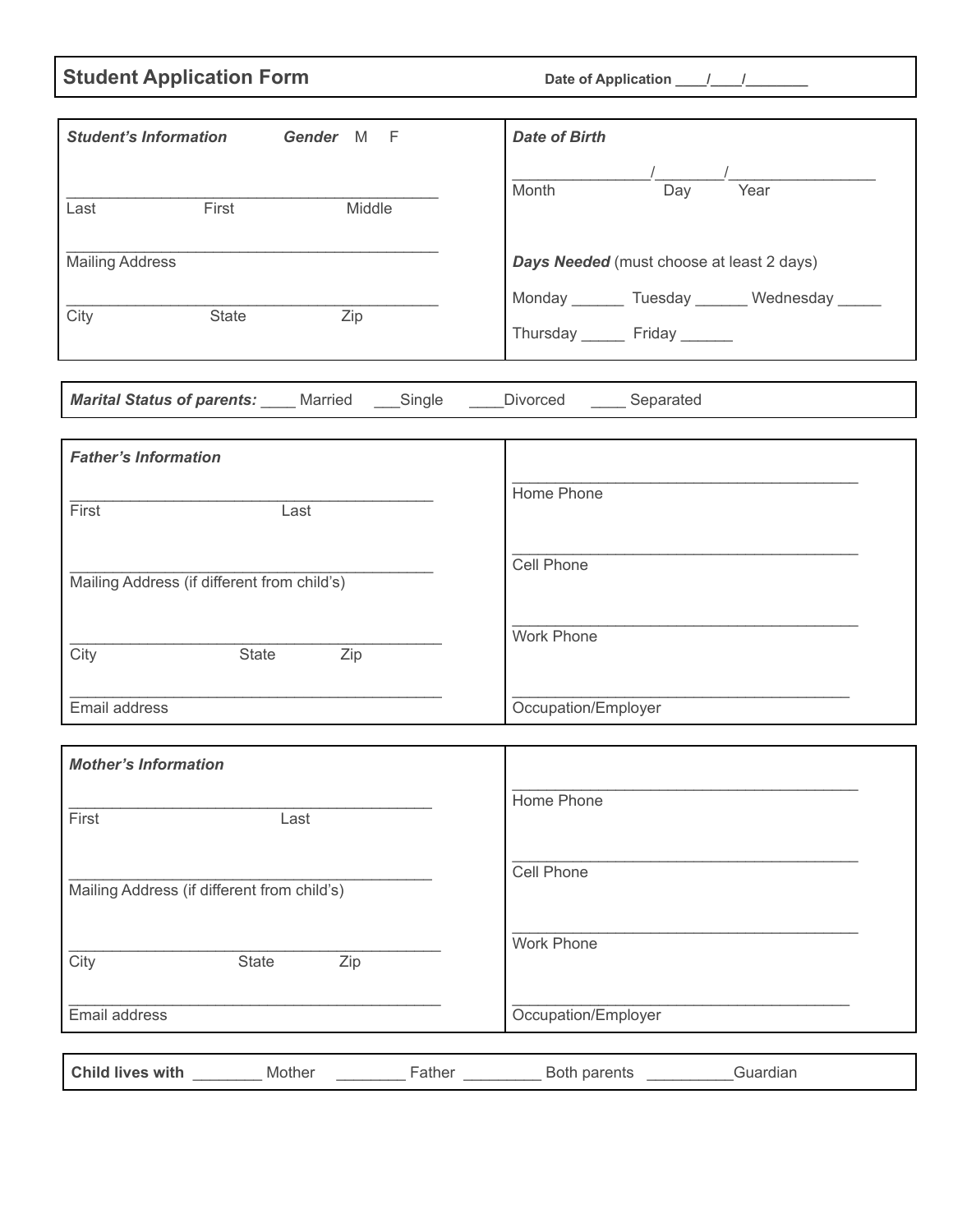|                                                                                                                                                                                                                                | <b>Other Children in the Family</b> |     | <b>Family Church Membership</b>                                                   |
|--------------------------------------------------------------------------------------------------------------------------------------------------------------------------------------------------------------------------------|-------------------------------------|-----|-----------------------------------------------------------------------------------|
| First                                                                                                                                                                                                                          | Last                                |     | Name of Church                                                                    |
|                                                                                                                                                                                                                                |                                     | Age | Is the child baptized? Yes _______ No _______                                     |
| First                                                                                                                                                                                                                          | Last                                | Age |                                                                                   |
| First                                                                                                                                                                                                                          | Last                                | Age | Date of baptism $\frac{1}{\sqrt{2}}$                                              |
|                                                                                                                                                                                                                                |                                     |     | If not, are you interested in having your child baptized?<br>______ Yes ______ No |
| First                                                                                                                                                                                                                          | Last                                | Age | Interested in membership at Immanuel Lutheran<br>Church? ______ Yes ______ No     |
| <b>How did you hear about Immanuel?</b> _________ Drive by school _______ Internet                                                                                                                                             |                                     |     |                                                                                   |
|                                                                                                                                                                                                                                |                                     |     |                                                                                   |
|                                                                                                                                                                                                                                |                                     |     |                                                                                   |
|                                                                                                                                                                                                                                |                                     |     |                                                                                   |
| Student Background- To best meet the needs of your child, please answer the following questions:                                                                                                                               |                                     |     |                                                                                   |
| Are there any medical concerns that Immanuel should be aware of? _______ Yes _______ No                                                                                                                                        |                                     |     |                                                                                   |
| If yes, explain: The same state of the state of the state of the state of the state of the state of the state of the state of the state of the state of the state of the state of the state of the state of the state of the s |                                     |     |                                                                                   |
| Child's pediatrician name/number experience and a series of the contract of the contract of the contract of the contract of the contract of the contract of the contract of the contract of the contract of the contract of th |                                     |     |                                                                                   |
| Has your child received any Second Steps services? ______ Yes _______ No                                                                                                                                                       |                                     |     |                                                                                   |
| If yes, explain:                                                                                                                                                                                                               |                                     |     |                                                                                   |
|                                                                                                                                                                                                                                |                                     |     |                                                                                   |
|                                                                                                                                                                                                                                |                                     |     |                                                                                   |
|                                                                                                                                                                                                                                |                                     |     |                                                                                   |
|                                                                                                                                                                                                                                |                                     |     |                                                                                   |
|                                                                                                                                                                                                                                |                                     |     |                                                                                   |
|                                                                                                                                                                                                                                |                                     |     |                                                                                   |
|                                                                                                                                                                                                                                |                                     |     |                                                                                   |
|                                                                                                                                                                                                                                |                                     |     |                                                                                   |
|                                                                                                                                                                                                                                |                                     |     |                                                                                   |